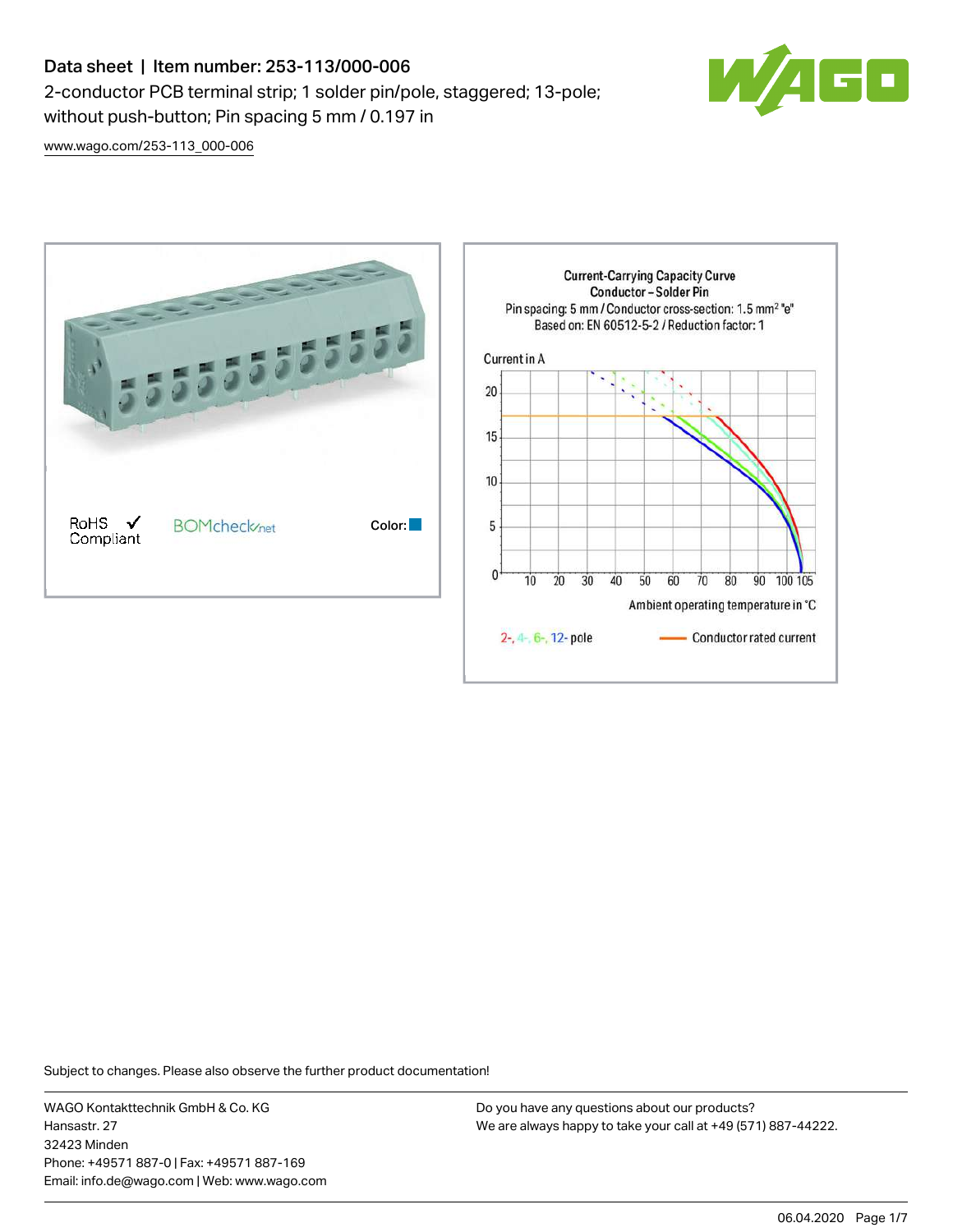



#### Item description

- PCB terminal strips with screwdriver-actuated PUSH WIRE® termination  $\blacksquare$
- $\blacksquare$ Double-conductor connection provides top-entry (vertical) and/or side-entry (horizontal) wiring
- $\blacksquare$ Push-in termination of solid conductors
- $\blacksquare$ Double entries for power supply and potential distribution

# Data

## Electrical data

#### Ratings per IEC/EN 60664-1

| Ratings per                     | IEC/EN 60664-1 |
|---------------------------------|----------------|
| Rated voltage (III / 3)         | 320 V          |
| Rated impulse voltage (III / 3) | 4 kV           |
| Rated voltage (III / 2)         | 320 V          |

Subject to changes. Please also observe the further product documentation!

WAGO Kontakttechnik GmbH & Co. KG Hansastr. 27 32423 Minden Phone: +49571 887-0 | Fax: +49571 887-169 Email: info.de@wago.com | Web: www.wago.com Do you have any questions about our products? We are always happy to take your call at +49 (571) 887-44222.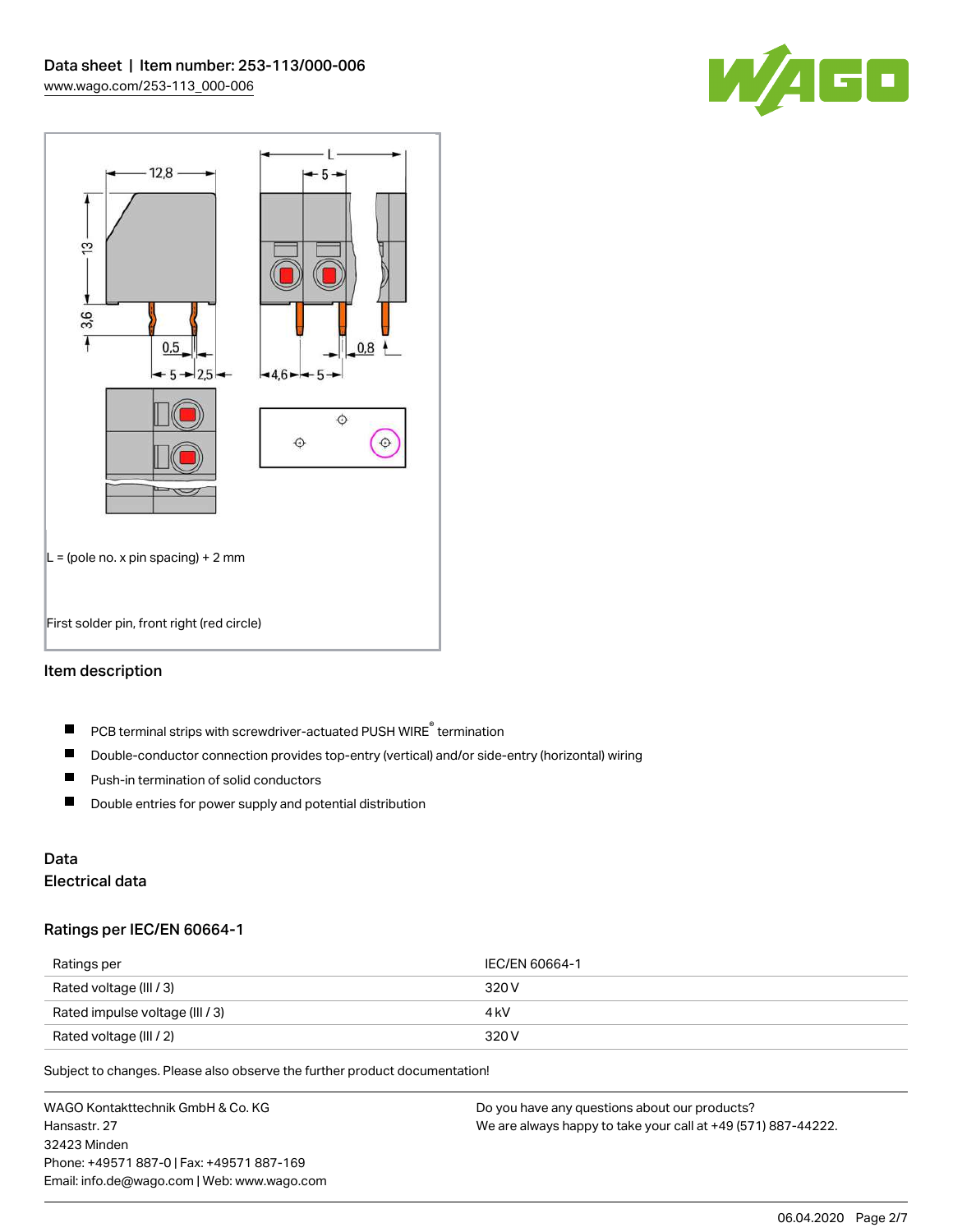[www.wago.com/253-113\\_000-006](http://www.wago.com/253-113_000-006)



| Rated impulse voltage (III / 2) | 4 kV                                                      |
|---------------------------------|-----------------------------------------------------------|
| Rated voltage (II / 2)          | 630 V                                                     |
| Rated impulse voltage (II / 2)  | 4 kV                                                      |
| Rated current                   | 17.5A                                                     |
| Legend (ratings)                | (III / 2) ≙ Overvoltage category III / Pollution degree 2 |

#### Approvals per UL 1059

| Rated voltage UL (Use Group B) | 300 V          |
|--------------------------------|----------------|
| Rated current UL (Use Group B) | 8 A            |
| Rated voltage UL (Use Group D) | 300 V          |
| Rated current UL (Use Group D) | 8 A            |
| Approvals per                  | <b>UL 1059</b> |

#### Approvals per CSA

| Rated voltage CSA (Use Group B) | 300 V |
|---------------------------------|-------|
| Rated current CSA (Use Group B) | 8 A   |
| Rated voltage CSA (Use Group D) | 300 V |
| Rated current CSA (Use Group D) | 8 A   |

#### Connection data

| Connection type (1)                           | PUSH WIRE <sup>®</sup> connection                    |  |
|-----------------------------------------------|------------------------------------------------------|--|
| Connection technology                         | PUSH WIRE®                                           |  |
| Number of connection points (connection type) | 1                                                    |  |
| Actuation type                                | Operating tool                                       |  |
| Solid conductor                               | $0.51.5$ mm <sup>2</sup> / 20  16 AWG                |  |
| Strip length                                  | 8,5  9,5 mm / 0.33  0.37 inch                        |  |
| Note (strip length)                           | 7  8 mm / 0.28  0.31 inch (for wiring on both sides) |  |
| Conductor entry angle to the PCB              | $0^{\circ}$                                          |  |
| No. of poles                                  | 13                                                   |  |
| Connection type (2)                           | PUSH WIRE <sup>®</sup> connection                    |  |
| Connection technology 2                       | PUSH WIRE®                                           |  |
| Number of connection points                   | 1                                                    |  |
| Solid conductor (2)                           | $0.51.5$ mm <sup>2</sup> / 20  16 AWG                |  |
| Strip length (2)                              | 8.5  9.5 mm / 0.33  0.37 inch                        |  |
| Note (strip length) 2                         | 7  8 mm / 0.28  0.31 inch (for wiring on both sides) |  |
| Conductor entry angle to the PCB 2            | 90°                                                  |  |

Subject to changes. Please also observe the further product documentation!

WAGO Kontakttechnik GmbH & Co. KG Hansastr. 27 32423 Minden Phone: +49571 887-0 | Fax: +49571 887-169 Email: info.de@wago.com | Web: www.wago.com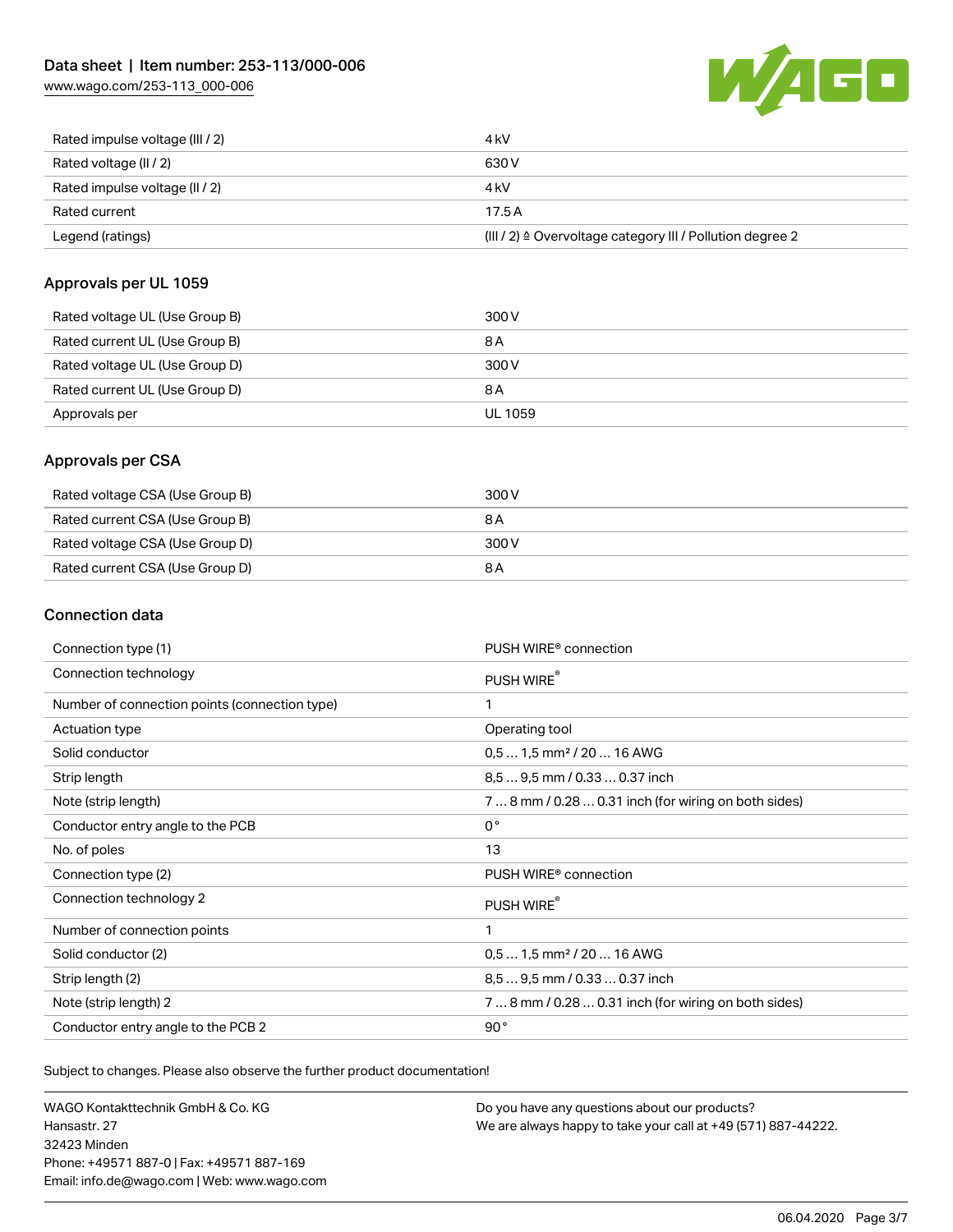[www.wago.com/253-113\\_000-006](http://www.wago.com/253-113_000-006)



| Total number of connection points | 26 |
|-----------------------------------|----|
| Total number of potentials        |    |
| Number of connection types        |    |
| Number of levels                  |    |

#### Geometrical Data

| Pin spacing                       | 5 mm / 0.197 inch          |
|-----------------------------------|----------------------------|
| Width                             | 67 mm / 2.638 inch         |
| Height                            | 16,6 mm / 0.654 inch       |
| Height from the surface           | 13 mm / 0.512 inch         |
| Depth                             | 12,8 mm / 0.504 inch       |
| Solder pin length                 | $3.6 \,\mathrm{mm}$        |
| Solder pin dimensions             | $0.5 \times 0.8$ mm        |
| Drilled hole diameter (tolerance) | $1.1$ <sup>(+0,1)</sup> mm |

## PCB contact

| PCB contact                         | THT                                        |
|-------------------------------------|--------------------------------------------|
| Solder pin arrangement              | over the entire terminal strip (staggered) |
| Number of solder pins per potential |                                            |

#### Material Data

| Color                       | blue                                  |
|-----------------------------|---------------------------------------|
| Material group              |                                       |
| Insulating material         | Polyamide 66 (PA 66)                  |
| Flammability class per UL94 | V <sub>0</sub>                        |
| Clamping spring material    | Chrome nickel spring steel (CrNi)     |
| Contact material            | Electrolytic copper $(E_{\text{Cl}})$ |
| Contact plating             | tin-plated                            |
| Weight                      | 1.1 <sub>g</sub>                      |

#### Environmental Requirements

| imit<br>a range<br>.<br><br>.<br>. | $\sim$ 0. $\sim$<br>1 U.S<br>. . |
|------------------------------------|----------------------------------|
|                                    |                                  |

### Commercial data

Packaging type BOX

Subject to changes. Please also observe the further product documentation!

| WAGO Kontakttechnik GmbH & Co. KG           | Do you have any questions about our products?                 |
|---------------------------------------------|---------------------------------------------------------------|
| Hansastr, 27                                | We are always happy to take your call at +49 (571) 887-44222. |
| 32423 Minden                                |                                                               |
| Phone: +49571 887-0   Fax: +49571 887-169   |                                                               |
| Email: info.de@wago.com   Web: www.wago.com |                                                               |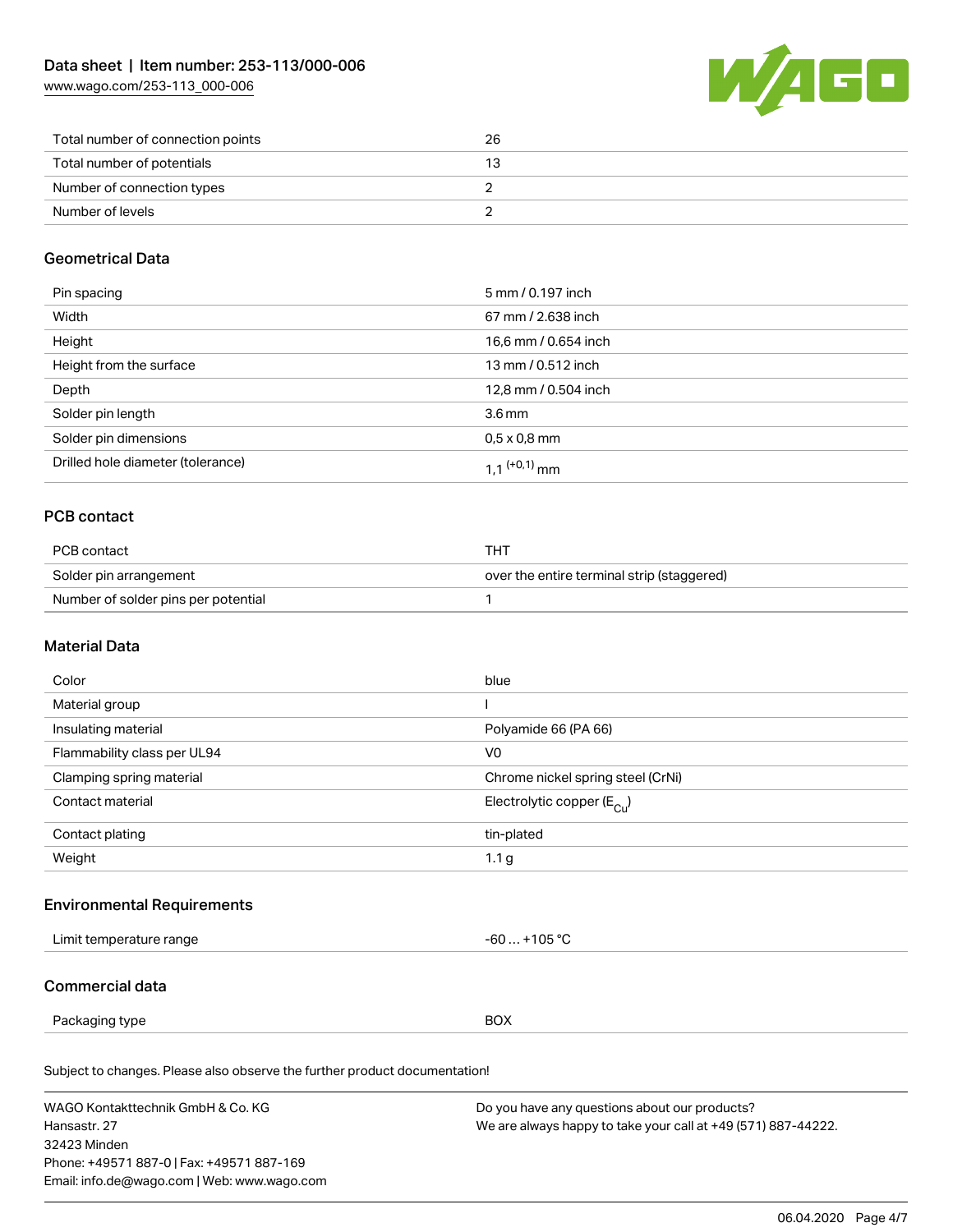

| <b>GTIN</b>                                                                                                                                                                                                    | 4017332649650 |               |          |
|----------------------------------------------------------------------------------------------------------------------------------------------------------------------------------------------------------------|---------------|---------------|----------|
| Counterpart                                                                                                                                                                                                    |               |               |          |
| <b>Downloads</b>                                                                                                                                                                                               |               |               |          |
| Documentation                                                                                                                                                                                                  |               |               |          |
| <b>Additional Information</b><br>Technical explanations                                                                                                                                                        | Apr 3, 2019   | pdf<br>3.6 MB | Download |
| CAD/CAE-Data                                                                                                                                                                                                   |               |               |          |
| CAD data                                                                                                                                                                                                       |               |               |          |
| 2D/3D Models 253-113/000-006                                                                                                                                                                                   |               | <b>URL</b>    | Download |
| <b>PCB Design</b>                                                                                                                                                                                              |               |               |          |
| Symbol and Footprint 253-113/000-006<br>CAx data for your PCB design, consisting of "schematic symbols and PCB footprints",<br>allow easy integration of the WAGO component into your development environment. |               | URL           | Download |
| Supported formats:                                                                                                                                                                                             |               |               |          |
| ш<br>Accel EDA 14 & 15                                                                                                                                                                                         |               |               |          |
| $\blacksquare$<br>Altium 6 to current version                                                                                                                                                                  |               |               |          |
| П<br>Cadence Allegro                                                                                                                                                                                           |               |               |          |
| $\blacksquare$<br>DesignSpark                                                                                                                                                                                  |               |               |          |
| Eagle Libraries                                                                                                                                                                                                |               |               |          |
| <b>KiCad</b>                                                                                                                                                                                                   |               |               |          |
| П<br><b>Mentor Graphics BoardStation</b>                                                                                                                                                                       |               |               |          |
| Ш<br>Mentor Graphics Design Architect                                                                                                                                                                          |               |               |          |
| $\blacksquare$<br>Mentor Graphics Design Expedition 99 and 2000                                                                                                                                                |               |               |          |
| ш<br>OrCAD 9.X PCB and Capture                                                                                                                                                                                 |               |               |          |
| ш<br>PADS PowerPCB 3, 3.5, 4.X, and 5.X                                                                                                                                                                        |               |               |          |
| ш<br>PADS PowerPCB and PowerLogic 3.0                                                                                                                                                                          |               |               |          |
| ш<br>PCAD 2000, 2001, 2002, 2004, and 2006                                                                                                                                                                     |               |               |          |
| $\blacksquare$<br>Pulsonix 8.5 or newer                                                                                                                                                                        |               |               |          |
| H<br><b>STL</b><br>Ш                                                                                                                                                                                           |               |               |          |
| 3D STEP<br>Subject to changes. Please also observe the further product documentation!                                                                                                                          |               |               |          |

WAGO Kontakttechnik GmbH & Co. KG Hansastr. 27 32423 Minden Phone: +49571 887-0 | Fax: +49571 887-169 Email: info.de@wago.com | Web: www.wago.com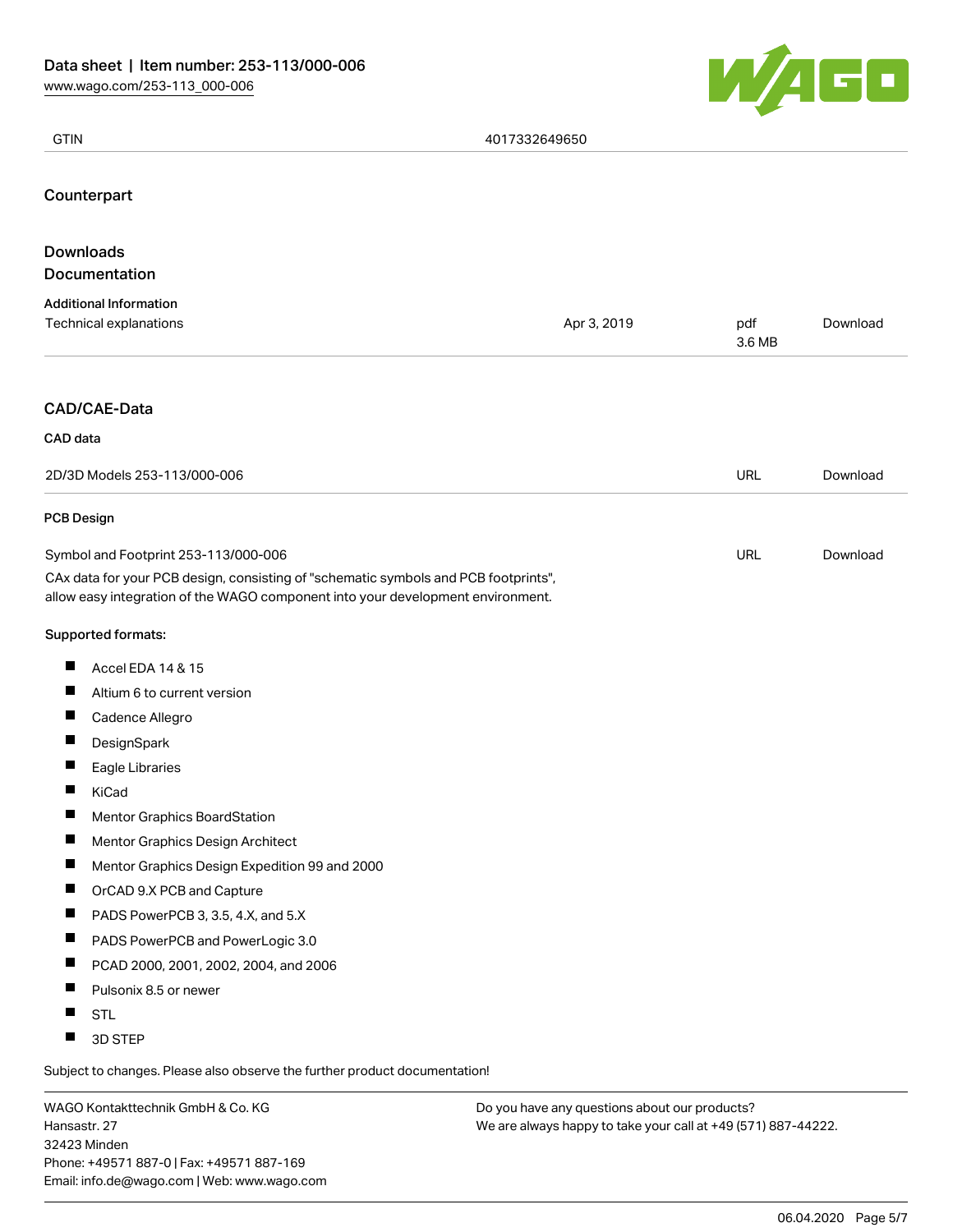

- $\blacksquare$ TARGET 3001!
- П View Logic ViewDraw
- $\blacksquare$ Quadcept
- П Zuken CadStar 3 and 4
- $\blacksquare$ Zuken CR-5000 and CR-8000

PCB Component Libraries (EDA), PCB CAD Library Ultra Librarian

#### Installation Notes

Conductor termination



Inserting a conductor via push-in termination.

#### Conductor removal



Removing a conductor via 2.5 mm screwdriver.

Installation

Subject to changes. Please also observe the further product documentation!

WAGO Kontakttechnik GmbH & Co. KG Hansastr. 27 32423 Minden Phone: +49571 887-0 | Fax: +49571 887-169 Email: info.de@wago.com | Web: www.wago.com